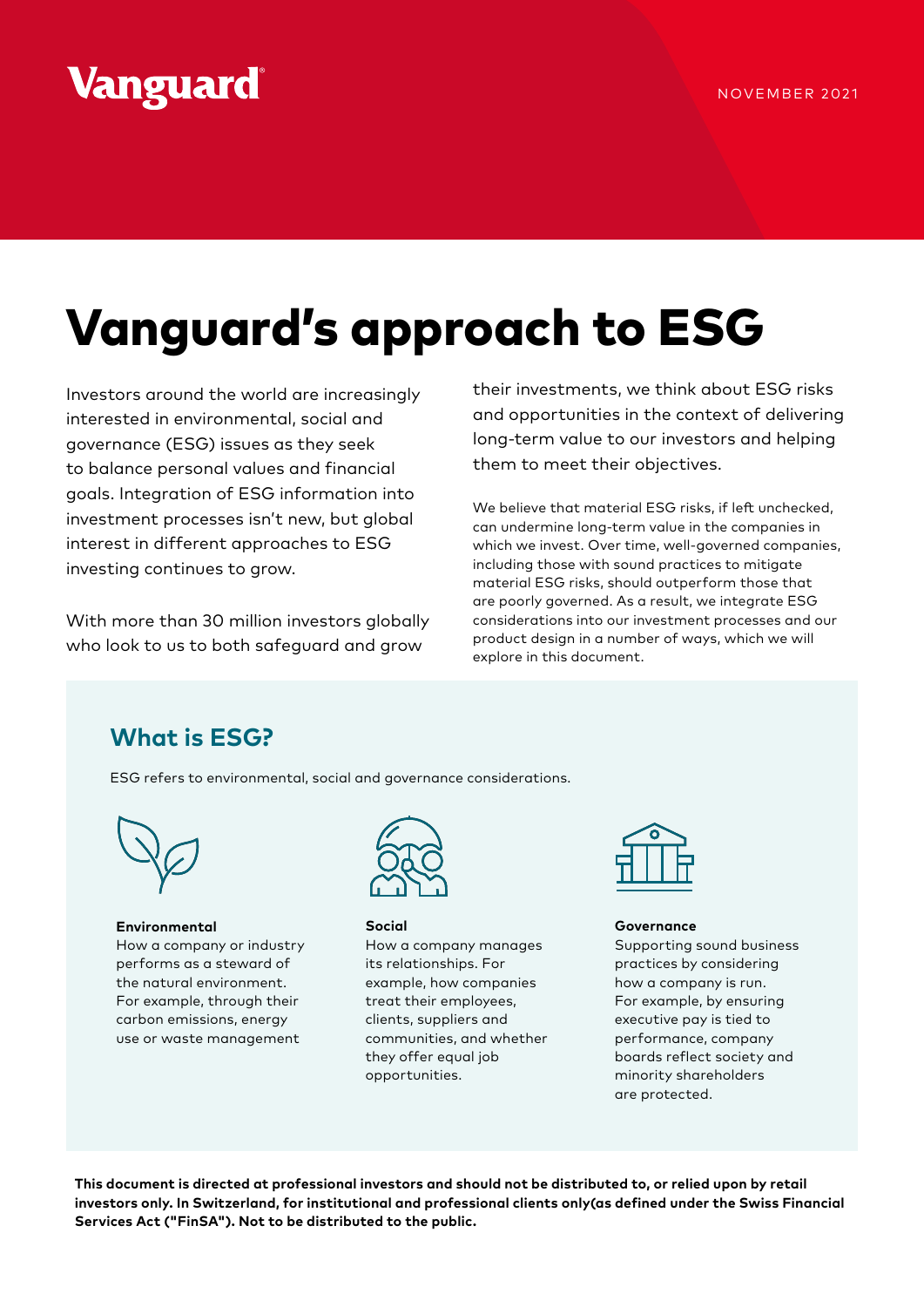### **Different approaches to ESG investing**



## **How does Vanguard approach ESG?**

We currently integrate ESG considerations into our product design and investment processes in three ways.

**Engage:** As long-term owners of the companies XI in which our funds invest, we engage with companies on material ESG issues as we

believe they can impact long-term value creation at those companies. On behalf of Vanguard funds, we express expectations for company boards to oversee key ESG risks.

**Allocate:** Many of our active funds aim to allocate capital to companies based on how they manage ESG considerations, alongside other factors, when selecting investments – even where they don't have an explicit ESG investment strategy. For example, they may consider how social and environmental factors might affect a company's future earnings.



**Avoid:** We develop products that allow investors to avoid exposure to companies that are not aligned with their values, or to mitigate certain ESG risks.

Vanguard is also a member of, or signatory to, a number of collaborative initiatives focused on governance, longterm value creation and climate. These include, but are not limited to, the following:

- y Signatory to the **Principles for Responsible Investment** (PRI), a voluntary set of principles that commit signatories to incorporating ESG issues into investment analysis and decision-making.
- **•** Member of the 30% Club, a global organisation that advocates for greater representation of women in boardrooms and in leadership roles.
- **•** Supporter of the Taskforce on Climate-Related **Financial Disclosures** (TCFD). Vanguard encourages companies to disclose climate-related risks in line with the TCFD framework.
- y Signatory to the **Net Zero Asset Managers** (NZAM) initiative, a commitment by global asset managers to support the goal of net-zero greenhouse gas emissions, and to support investing aligned with netzero emissions, by 2050 or sooner.
- y Signatory to the **UK Stewardship Code 2020**.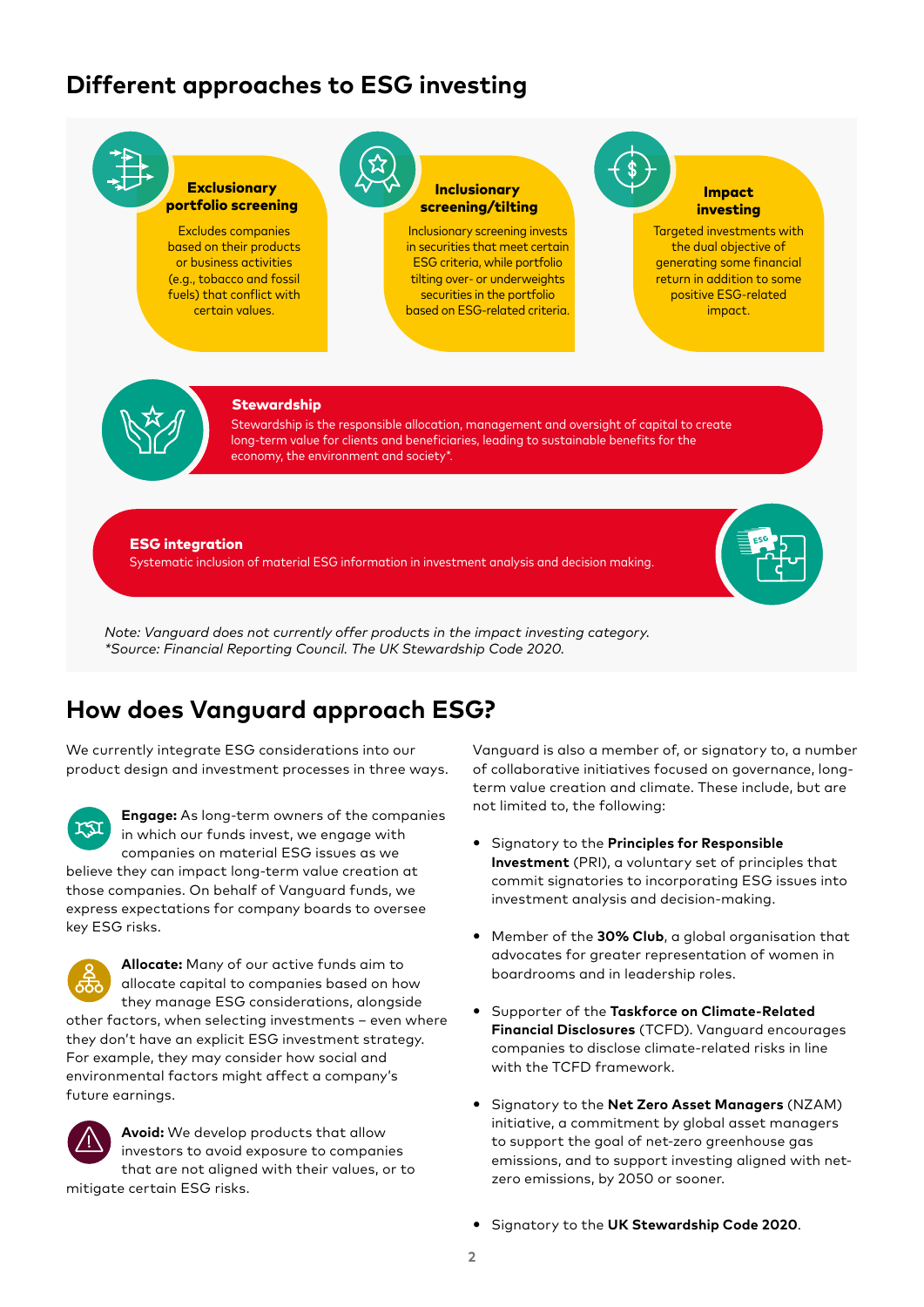## **ESG in our index funds**

#### **Equity index funds**

Our investment stewardship activities are ra the principal levers Vanguard uses to address material ESG risks within our index funds. Because material ESG risks can undermine returns over the long run, Vanguard's Investment Stewardship team engages with the constituent companies of equity indices to promote effective corporate governance practices and encourage long-term value creation at the companies in which our funds invest.

Our dialogue with the management and boards of companies is a year-round process that goes beyond proxy voting at a company's annual meeting. We represent the interests of our fund shareholders through public advocacy and ongoing engagement and dialogue with companies to understand their governance practices and long-term strategy. Vanguard expects companies to disclose information relating to material risks to shareholders, such as an assessment of the impact of climate-related risks; set out a strategy for mitigating those risks and any related targets or goals; and report on progress.

#### ADVOCATING

We advocate with groups of constituents in the market to inform and articulate our governance.

To this end, we:

- Publish content to communicate our views.
- Support and participate in industry working groups.
- Speak at industry events/ conferences.
- Comment on regulation, certain reporting frameworks and standards.

#### ENGAGING

We have ongoing, direct dialogue with companies and other stakeholders about corporate governance topics.

This may include discussions with:

- Corporate board members.
- Company executives.
- Activists.
- Regulators.
- Thought leaders.

#### VOTING

We vote on behalf of Vanguard's internally-managed funds in support of good governance.

Our voting is based on:

- A thoughtful, considerate process that is used across the global portfolio of funds.
- Policies and guidelines informed by research.
- Knowledge and experience of senior team leaders and analysts.

#### **Fixed income index funds**

Fixed income is managed internally at Vanguard with ESG risk assessment analysed by our in-house credit research team. Vanguard's Fixed Income Group integrates ESG into its investment process by systematically assessing the financial materiality of ESG risk to complement standard credit assessment. This is relevant to fixed income index funds because the portfolio managers aim to reflect the underlying indices through a sampling of securities. Because credit risk assessments (incorporating ESG assessments) are one of the components of the sampling process, ESG considerations can affect investment decisions.

Credit research analysts use third-party data providers as well as public information for detailed metrics related to ESG risk factors. Our credit research analysts also regularly speak with company management teams to discuss a range of issues that might pose a financial or reputational risk, including ESG risk, and integrate this information into our risk rating.

Credit analysts develop independent investment opinions for fixed income issuers. They evaluate the issuer's fundamentals, and provide ratings for credit trend and event risk, as well as assigning Vanguard's internal credit rating and an ESG materiality assessment.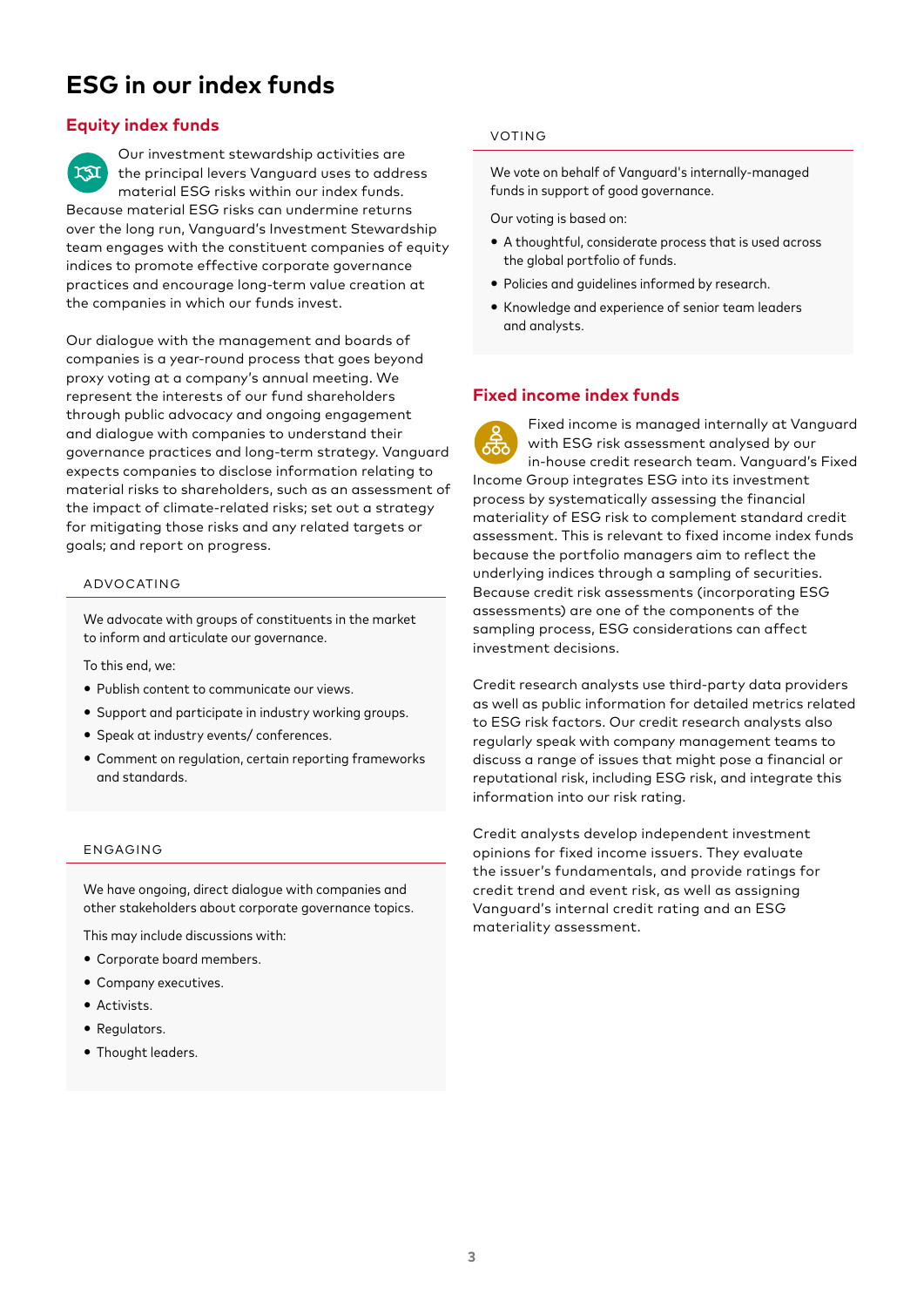#### **ESG index funds (exclusionary)**



Some investors don't want exposure to certain ESG risks or want to avoid companies that don't align with their

values. Vanguard currently offers several exclusionary ESG products across equity and fixed income that help investors to avoid certain ESG risks. These products use transparent exclusion measures to remove certain companies from the investment universe based upon pre-determined ESG screening criteria.

#### **Equity ESG exclusions**

Vanguard's ESG equity index funds help investors remove exposure to controversial business activities and/or conduct, as outlined below. The index series provides a comprehensive set of rules-based product and conduct screens. The standards for exclusions are determined based on certain criteria and applied across the entire index series consistently.

#### **ESG exclusions across equity:**

- Non-renewable energy (fossil fuels, nuclear power).
- Vice products (adult entertainment, alcohol, gambling, tobacco, cannabis).
- Weapons (controversial weapons, conventional military weapons, civilian firearms).
- Controversies<sup>1</sup>.

Source: FTSE Russell.

## **ESG in our active funds**

Vanguard assesses ESG risks and opportunities in the context of their potential to affect long-term value for shareholders in our funds. We look to the managers of our active funds to assess companies' ESG risks on a case-by-case basis. Incorporating ESG risk into security selection for active funds without an explicit ESG mandate does not preclude the fund from investing in certain companies or sectors because of their business activities. Rather, it ensures ESG risks and opportunities are considered alongside other factors when selecting investments. Our approach differs for internally managed active funds and those managed externally.

#### **Fixed income ESG exclusions**

For Vanguard's ESG fixed income index products, launched since 2020, we use a global corporate floatadjusted liquid bond screened index, which identifies the securities for exclusion from the benchmark at an issuer level.

Vanguard's fixed income products allow ESG-conscious investors to build low-cost, diversified bond portfolios by combining ESG and conventional exposures.

#### **ESG exclusions across fixed income:**

- Non-renewable energy (fossil fuels, nuclear power).
- Vice products (adult entertainment, alcohol, gambling, tobacco).
- Weapons (controversial weapons, conventional military weapons, civilian firearms).
- Controversies.

Source: Bloomberg, MSCI.

For more on our approach to exclusionary screening, see: *ESG screening approaches – a primer, Vanguard, November 2021.*

#### **Active fixed income (in house)**



Fixed income is managed internally at Vanguard with ESG risk assessment analysed by our in-house credit research team. Vanguard's Fixed Income Group integrates ESG into its investment process by systematically assessing the financial materiality of ESG risk, to complement standard credit assessment.

Credit research analysts use third-party data providers as well as public information for detailed metrics related to environmental, social and governance risk factors. Our credit research analysts also regularly speak with company management teams to discuss a range of issues that might pose a financial or reputational risk, including ESG risk, and integrate this information into our risk rating.

1 United Nations Global Compact controversies.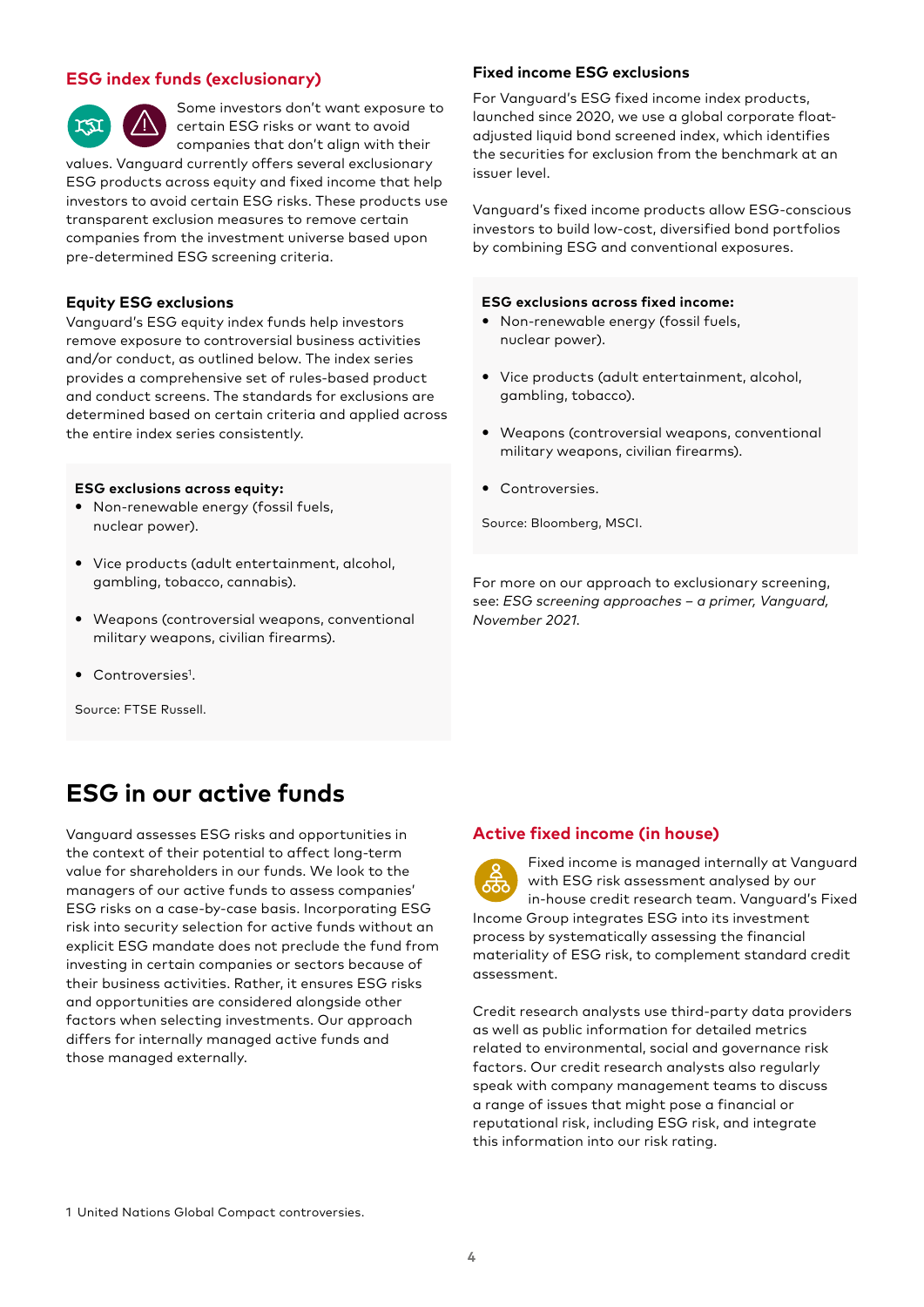Credit analysts develop independent investment opinions for fixed income issuers in support of the active fixed income mandates. They evaluate the issuer's fundamentals, and provide ratings for credit trend and event risk, as well as assigning Vanguard's internal credit rating and an ESG materiality assessment.

For active funds, portfolio managers use Vanguard's internal rating and investment recommendations (into which ESG is integrated), combined with other market factors, as they allocate investor capital to the investments with the best risk-adjusted investment prospects.

#### **Active equity**

Most of Vanguard's active equity and multi-asset funds are managed by external firms. This approach provides

us with diversity of thought and broader access to top talent. Each firm has its own philosophy and process, and most consider ESG factors when selecting securities. We recognise that each manager is likely to have its own distinct approach for integrating ESG considerations into its research and decision-making.

Many of our managers' teams of analysts regularly consider how social and environmental factors might affect a company's future earnings. Some use quantitative scoring models to screen their universe, while others leverage their in-depth engagements with management.

Additionally, our external managers have full proxy voting responsibilities for the portions of the funds they manage, enabling them to integrate their proxy voting activities and company engagements with their specific investment strategies.

We regularly assess how our external managers use ESG to inform their investment decisions, and their approaches evolve over time. We review how they gather ESG information and how they structure their research process to account for material ESG risks and opportunities.

#### **Conclusion**

We believe that, if left unchecked, ESG risks can undermine a company's long-term value. That said, ESG investing is not a single strategy and the landscape continues to develop rapidly. Our research shows that historically, no single approach to ESG investing has produced statistically significant positive or negative alpha<sup>2</sup>.

The most important consideration in selecting an approach is therefore unique to each investor. And the tenets of diversification and low cost should not be sacrificed in building a portfolio. Vanguard will continue to evaluate ESG products while maintaining our considered approach to product development.

2 Research originally published in the Journal of Portfolio Management: Plagge, J.-C. and D. M. Grim. 2020. 'Have Investors Paid a Performance Price? Examining the Behavior of ESG Equity Funds.' JPM Vol 46 Issue 3 Ethical Investing: 123–140.